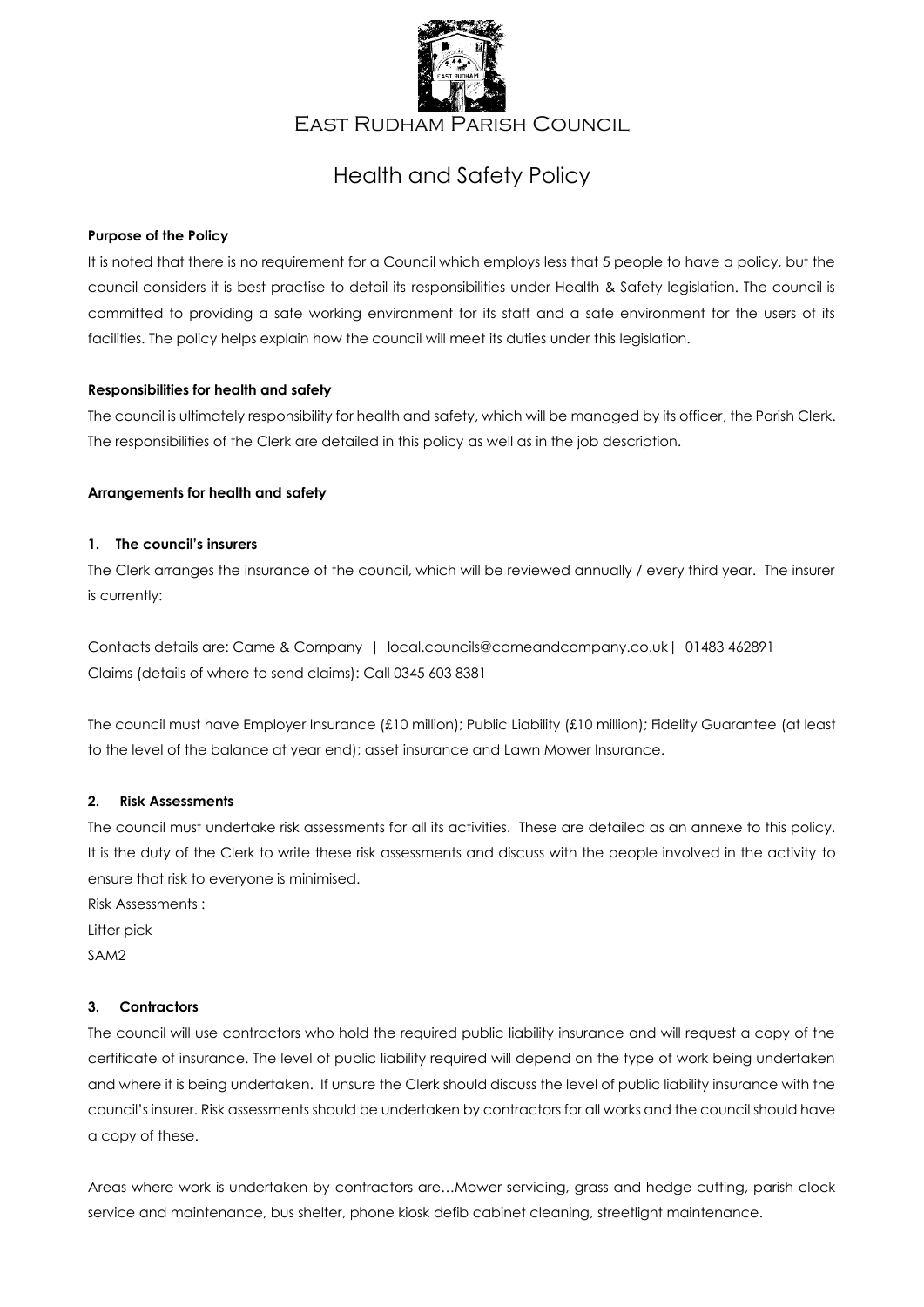#### **4. Council's own staff**

The council may employ its own staff or volunteers to undertake tasks provided those tasks have been risk assessed and the person doing them has been provided with appropriate and well maintained equipment as well as safety equipment.

Note that any chain saw work will require a suitably qualified person to undertake.

# **5. Play Areas**

The Clerk will arrange regular (weekly) play equipment inspections which will be logged on an agreed play inspection form. The clerk will arrange annual professional inspections. All repair works identified will be arranged by the Clerk. The regular inspections will make a cursory inspection of equipment, notices, safety surfacing, fencing and also for litter.

The Play Area for which the council has responsibility is located on School Road, East Rudham.

## **6. Council Property**

The Clerk will arrange annual inspections of council property such as ride on mower, walk behind mower, brush cutter and village clock. Repair work will be arranged by the Clerk following authorisation by the Parish Council. The council will ensure that its lighting contractor includes an annual inspection of lighting columns.

Any equipment owned by the council such as mowers will be annually serviced.

# **7. Other Open Space Areas**

The Council will make an inspection of its other open space areas. Areas where dangers might be seen to be more acute such as headstones in closed churchyard and cemetery will be inspected monthly for stability safety to members of the public. The other open space areas the council has responsibility for are The Village Green, Stonepit Wood, CL210 Pond Area (Broomsthorpe Road CL210 is called a pond area but pond filled in during 1948), St Marys Churchyard and Cemetery.

# **8. Trees**

Trees in the ownership of the council or those trees adjacent to public space areas will be inspected annually – most appropriate time is considered to be the end of the Summer.

The areas identified for tree inspection are ..…Broomsthorpe Road Pond Area (CL210), Churchyard, Cemetery Village Green, Stonepit Wood…...

#### **9. Public Footpaths**

The council considers that it does have a level of responsibility to ensure its public footpaths are safe and for any paths reported as unsafe the council will liaise with Norfolk County Council concerning the problem. Public footpaths in the parish are...FP1, FP2, FP3, FP4, FP5, FP8, FP10 & FP14(inspected twice per year – usually in spring and autumn).

#### **10. Safety for its employees, volunteers, councillors and visitors**

The council will ensure that its employees are provided with a safe working environment. This will be supported by a Lone Workers Policy. Where the Council owns an office the Council will ensure that all electrical equipment